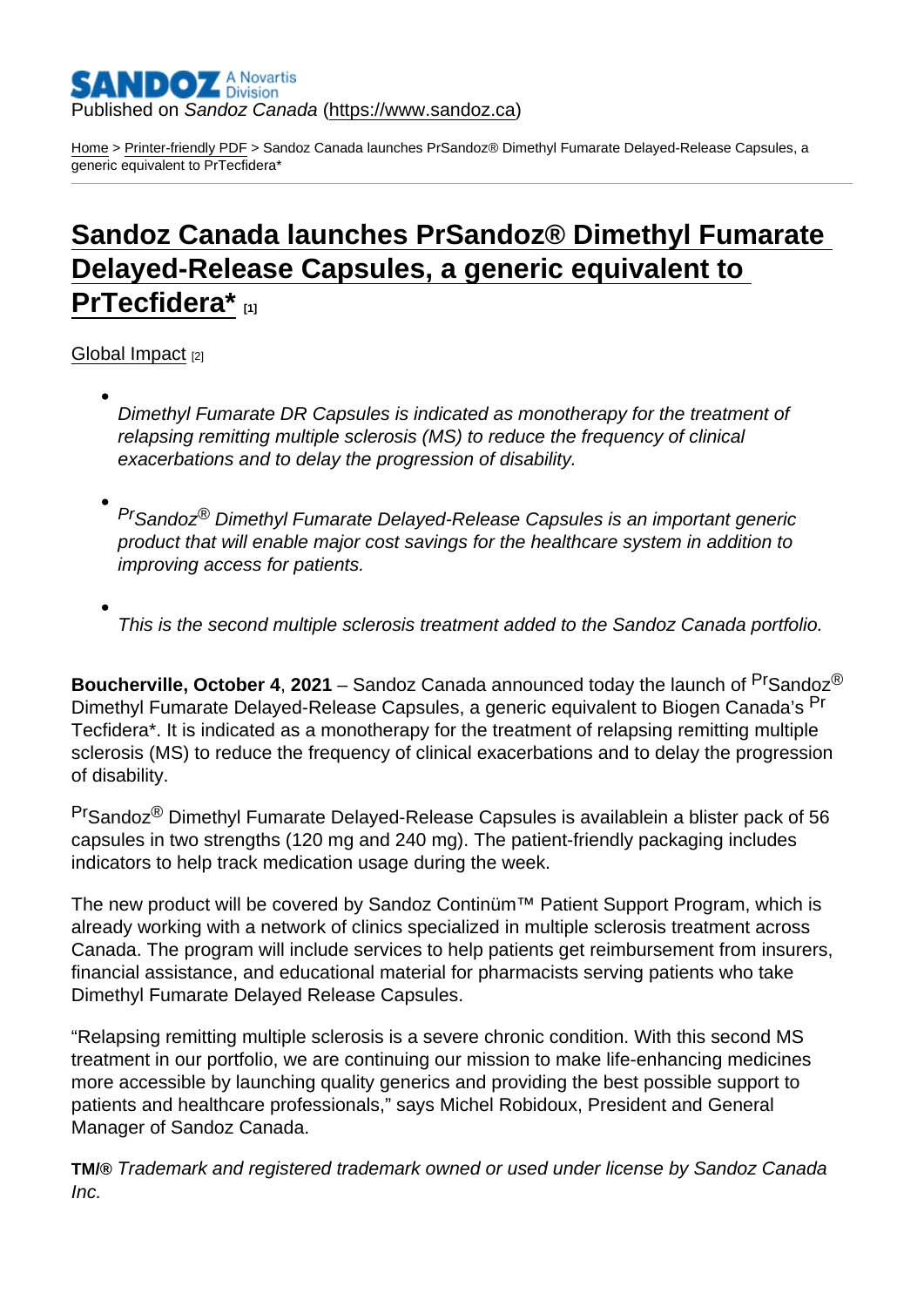\* Registered trademark owned by its respective registrant.

# **Disclaimer**

This press release contains forward-looking statements, including, but not limited to, potential future revenues from the sale of PrSandoz<sup>®</sup> Dimethyl Fumarate Delayed-Release Capsules. You should not place undue reliance on these statements. These forward-looking statements reflect management's current beliefs and expectations regarding future events and involve known and unknown risks and significant uncertainties. Should one or more of these risks or uncertainties materialize, or should any of the underlying assumptions prove incorrect, actual results could differ materially from those set forth in the forward-looking statements. There can be no assurance that PrSandoz<sup>®</sup> Dimethyl Fumarate Delayed-Release Capsules will be submitted or approved for other additional indications or labelling in other markets, or at any particular time, nor can it be quaranteed that PrSandoz<sup>®</sup> Dimethyl Fumarate Delayed-Release Capsules will be approved by a regulatory body or will be commercially successful in the future. In particular, management's expectations regarding PrSandoz® Dimethyl Fumarate Delayed-Release Capsules could be affected by a number of factors, including: uncertainties inherent in research and development, including unexpected clinical study results and additional analysis of existing clinical data; unexpected regulatory actions, delays or government regulations in general; the company's ability to obtain or maintain intellectual property protection; general economic and industry conditions; the global trend towards streamlining healthcare costs, including constant pressure regarding pricing; impacts of the COVID-19 pandemic; unexpected manufacturing problems, and other risks and factors mentioned in form 20-F filed by Novartis AG with the US Securities and Exchange Commission. Sandoz is providing the information in this media release as of today and does not undertake any obligation to update any forward-looking statements described herein as a result of new information, future events or otherwise, except as required by law.

## About Sandoz

Sandoz International GmbH is a world leader in generics and biosimilars and a division of the Swiss multinational Novartis.

Sandoz Canada is a pioneer, a leader and trusted supplier of quality generics and biosimilars with over 65 million prescriptions per year, based on decades of global experience and capabilities in the development, manufacturing and commercialization of its products. Sandoz launched the first biosimilar in Europe in 2006 and in the Canadian market in 2009.

[www.sandoz.ca](http://www.sandoz.ca) [3]

Follow us on LinkedIn: https://www.linkedin.com/company/sandoz-canada/ [4]

###

For interview requests, please contact Paule Pelletier (see contact information below).

Information: Paule Pelletier Sandoz Canada Inc. +1-514 702-7699 [paule.pelletier@sandoz.com](mailto:paule.pelletier@sandoz.com) [5] / [communications.canada@sandoz.com](mailto:communications.canada@sandoz.com) [6]